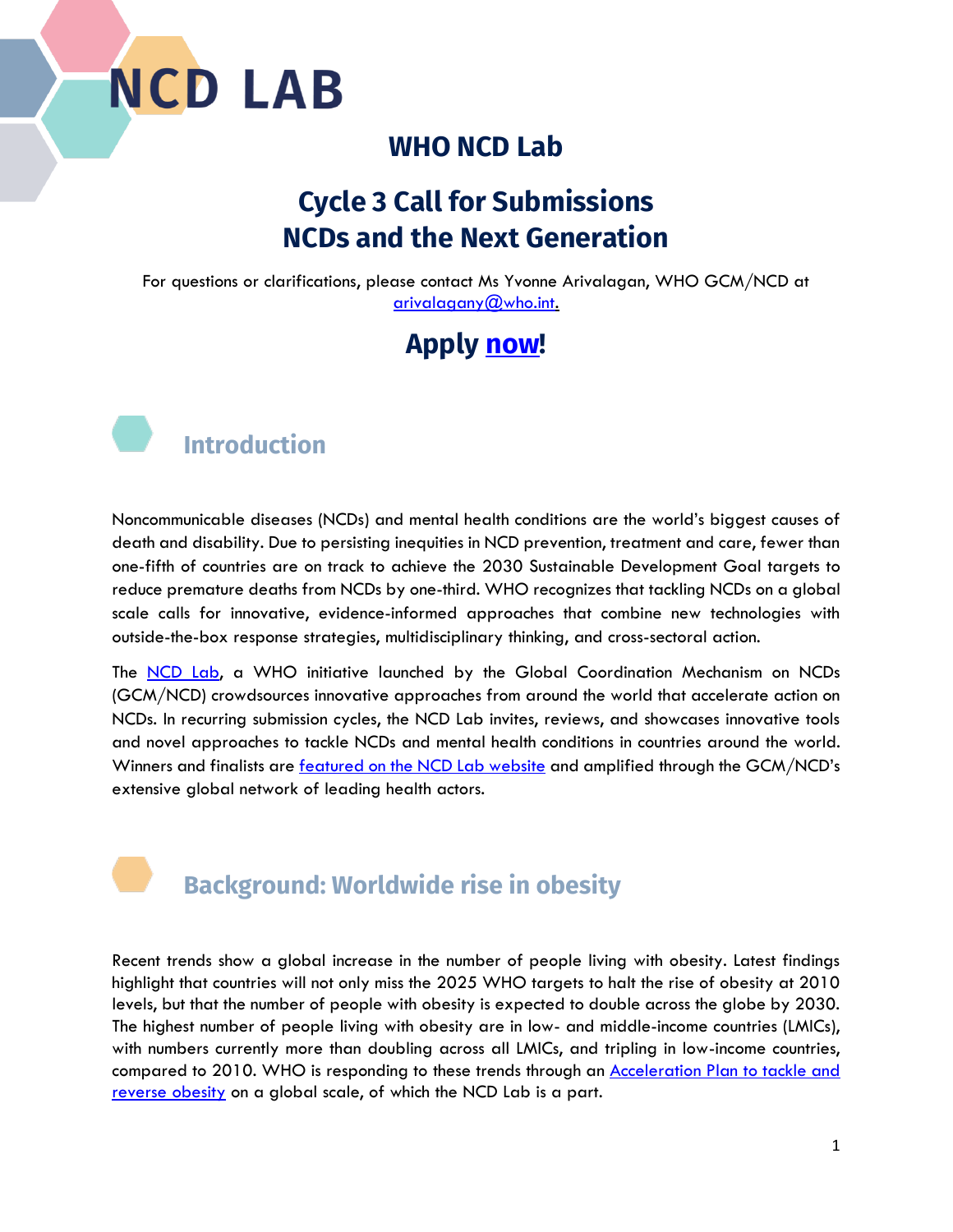The causes of obesity include changes in diet and physical activity, often linked to a lack of supportive policies in sectors such as health, agriculture, transport, urban planning, environment, food processing, distribution, marketing, and education. Misrepresentation and stigma also obscures the complex roots of obesity, such as genetics, healthcare access, mental health, socio-cultural factors and environmental determinants, thus hampering efforts to prevent, manage and treat obesity.

# **NCDs and the Next Generation**

13% of children and adolescents are projected to be affected by obesity in 2030. The number of children and adolescents living with obesity is also rising in LMICs, particularly in urban settings. Not only are children and adolescents more vulnerable to commercial marketing of unhealthy foods, children in LMICs are more susceptible to inadequate pre-natal, infant, and young child nutrition. Children and adolescents with obesity are also more likely to experience stigma, bullying and mental health conditions including depression, anxiety and poor self-esteem.

Prevention is key in managing and treating obesity among children and adolescents. Innovative approaches that shape the early food environment, promote breastfeeding, regulate food marketing, improve physical education, and design environments that foster healthy eating and physical activity all have a role to play.

 **Cycle 3 Call for Submissions**

For its third cycle, the NCD Lab welcomes innovative approaches that address the environmental, social, cultural, economic, political and other systemic determinants of obesity that impact how people make decisions around food intake and physical activity. Systemic determinants of obesity include but are not limited to: food systems; health care; social protection; sports; education; urban design and built environment; information systems and digital environment.

#### **The dedicated focus of this call are submissions that explicitly address the unique challenges that children and adolescents face, such as those outlined in the previous section:**

For more information on eligible submission types, please see below.

# **Why should you apply?**

Winners of the WHO NCD Lab will have the opportunity to shape global policy and practice on NCDs through the following:

 $\triangleright$  Being among the world's leading solutions to tackle obesity under the WHO Obesity [Acceleration Plan](https://www.who.int/news/item/04-03-2022-world-obesity-day-2022-accelerating-action-to-stop-obesity#:~:text=Following%20a%20request%20from%20Member%20States%2C%20the%20WHO,in%20May%202022.%20Subscribe%20to%20our%20newsletters%20%E2%86%92)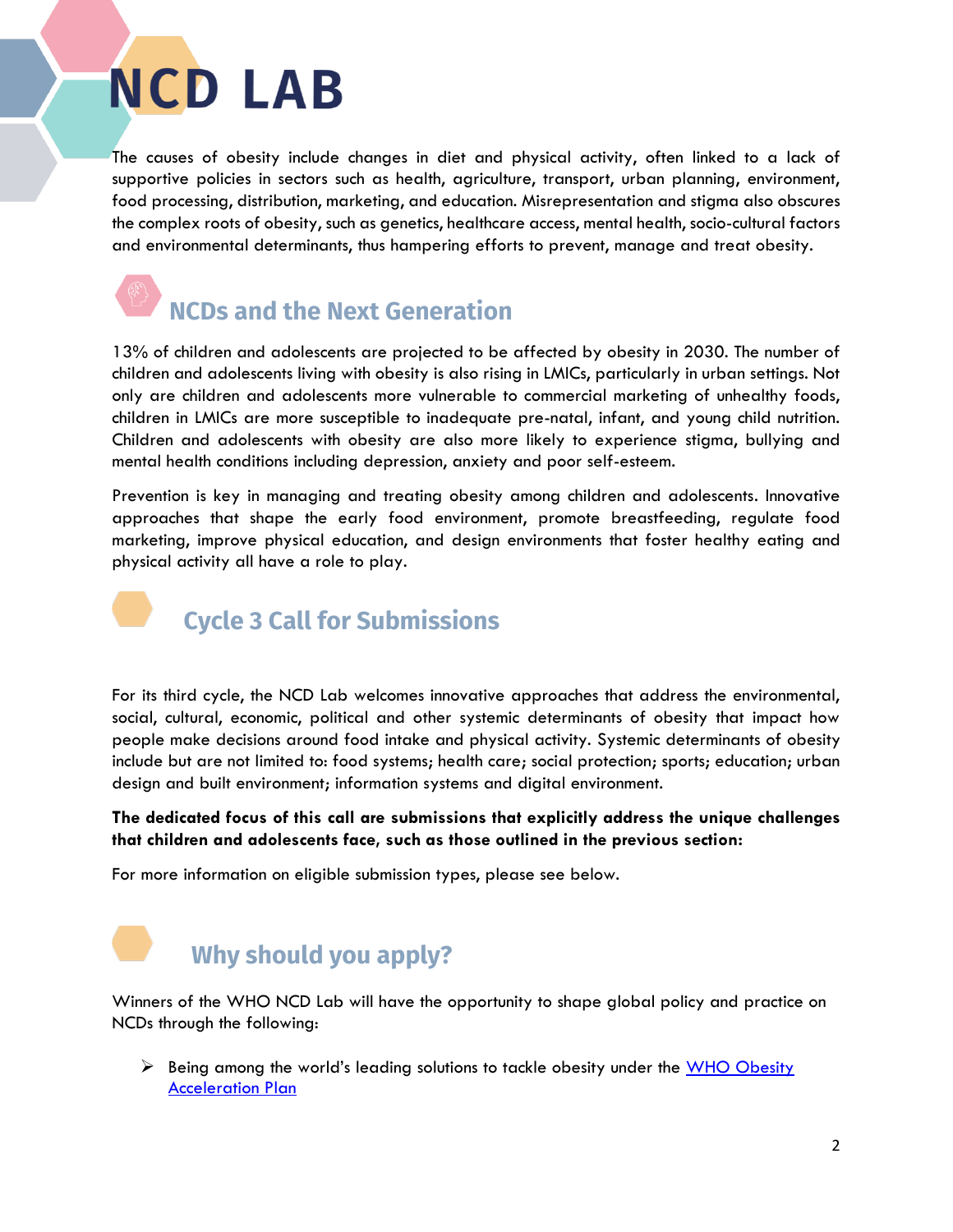- $\triangleright$  Inclusion in a global portfolio of health innovations under the [WHO Innovation Hub,](https://www.who.int/teams/digital-health-and-innovation/who-innovation-hub#:~:text=WHO%20Innovation%20hub%20The%20Innovation%20Hub%20focuses%20on,or%20behavioral%2C%20digital%20or%20technology-based%2C%20or%20a%20combination.) which could offer:
	- o Matchmaking to countries and ministries of health
	- o Funding through a Transition-to-Scale Fund
	- o Scale-up support and resources across global, regional and country levels
- $\triangleright$  Increased visibility and networking opportunities with WHO and leading global health partners
- $\triangleright$  Membership to a worldwide alumni of [NCD Lab winners](https://www.knowledge-action-portal.com/en/ncd_lab/featured_projects)
- ➢ Signed WHO winners' certificate

### **Who can apply?**

Applicants must be an individual or group of individuals. Projects may receive support from an entity (e.g. research, funding) but may not be submitted on behalf or in the name of any entity. Applicants are required to provide relevant information within the submission form and undergo appropriate WHO screening and due diligence procedures.

For more information, please refer to the [NCD Lab Terms of Reference.](https://www.knowledge-action-portal.com/sites/all/themes/pinitall/img/ncd_lab_pdfs/ncd-lab---terms-of-reference.pdf)

For questions or clarifications, please contact Ms Yvonne Arivalagan, WHO GCM/NCD at [arivalagany@who.int.](mailto:arivalagany@who.int)



**The following are a list of submission types that include but are not limited to:**

- 1. Digital health products or services
- 2. Integrated service delivery models
- 3. Social processes
- 4. Policy design, development or implementation activities (e.g. food marketing, nutrition labelling, physical education policy, etc.)
- 5. Marketing and sponsorship interventions
- 6. Initiatives shaping early food environments
- 7. Food procurement initiatives
- 8. Capacity-building initiatives
- 9. Bottom-up accountability cycles and reporting systems
- 10. Public health education and awareness initiatives
- 11. Advocacy and communications campaigns, frameworks, and toolkits
- 12. Stakeholder engagement and partnership activities (e.g. governments, UN agencies, private sector, civil society, academia, etc.)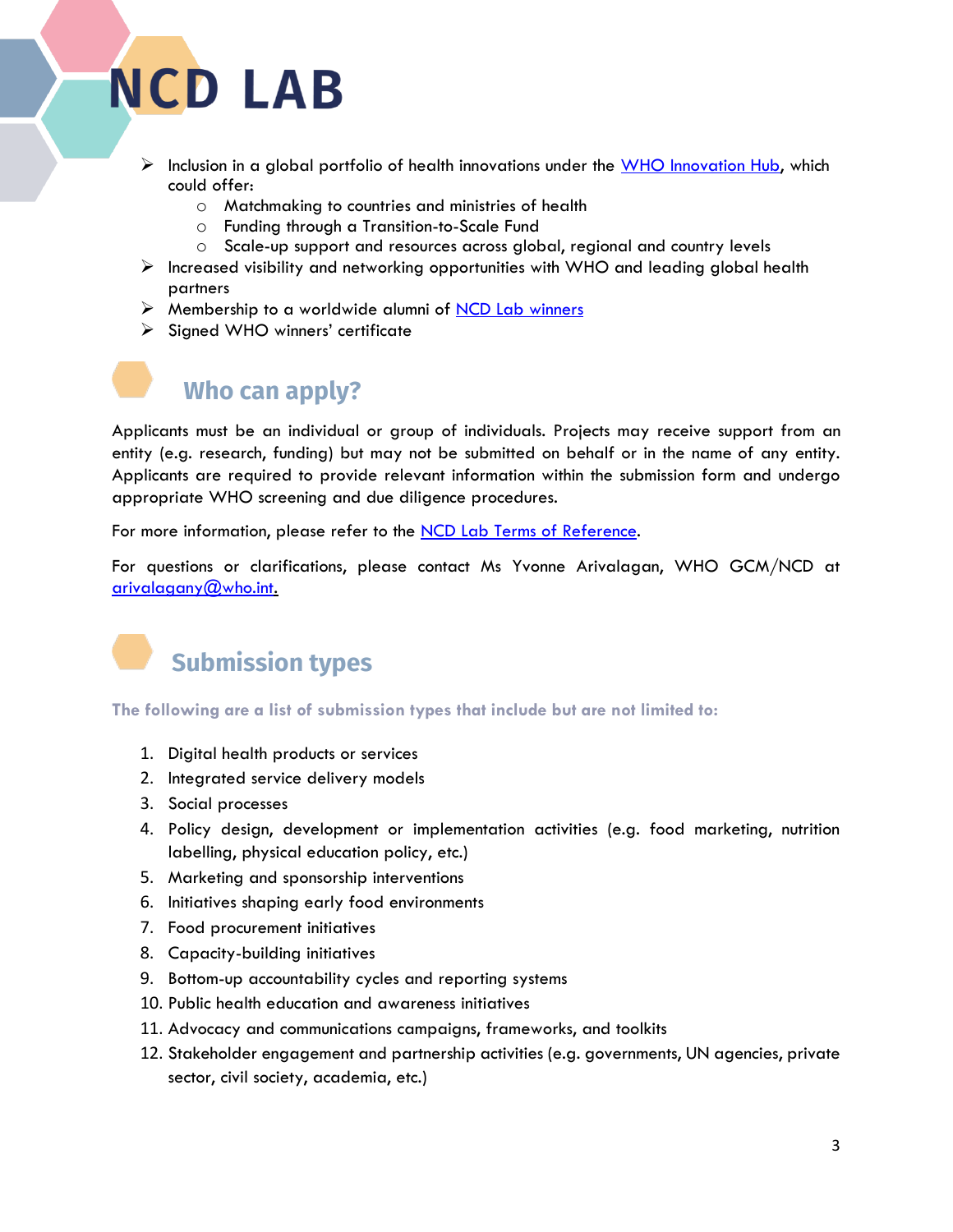## **Eligibility criteria**

#### **Inclusion criteria:**

- 1. The submission is aligned with Sustainable Development Goal 3.4 By 2030, reduce by one third premature mortality from non-communicable diseases through prevention and treatment and promote mental health and well-being
- 2. The submission is mature and ready-to-scale<sup>1</sup>, with preference to submissions which are fully developed, or at an advanced stage of development, and are or soon to be implemented.
- 3. The submission includes clear evidence and assessment of impact.
- 4. The submission incorporates meaningful engagement of the population which the submission aims to support during the ideation, development and/or implementation phase.

#### **Exclusion criteria:**

Excluded if the submission fulfils *one or more* of the following:

- 1. Funded by any of the following industries: pharmacological, food and beverage, sports, gaming, alcohol, or gambling, and sports betting;
- 2. During the past four years, the applicant was linked to the tobacco and/or arms industry, or any subsidiary of a tobacco/arms company or a commercial entity involved with the manufacture, sale, or distribution of tobacco/arms or tobacco related products;
- 3. The submission is or will be carried outside the 194 UN Member States; or
- 4. The submission is a start-up or at early stage of development (e.g. planning).



Submissions for Cycle 3 will be open from **4 April to 30 June 2022**. Winners and finalists will be announced in the second half of 2022 and amplified across various WHO partners and platforms.

 $1$  Submission must already have scaled to serve needs at the country or regional level or is rapidly approaching this goal. Submissions may not be early stage (e.g. planning) or start-ups.